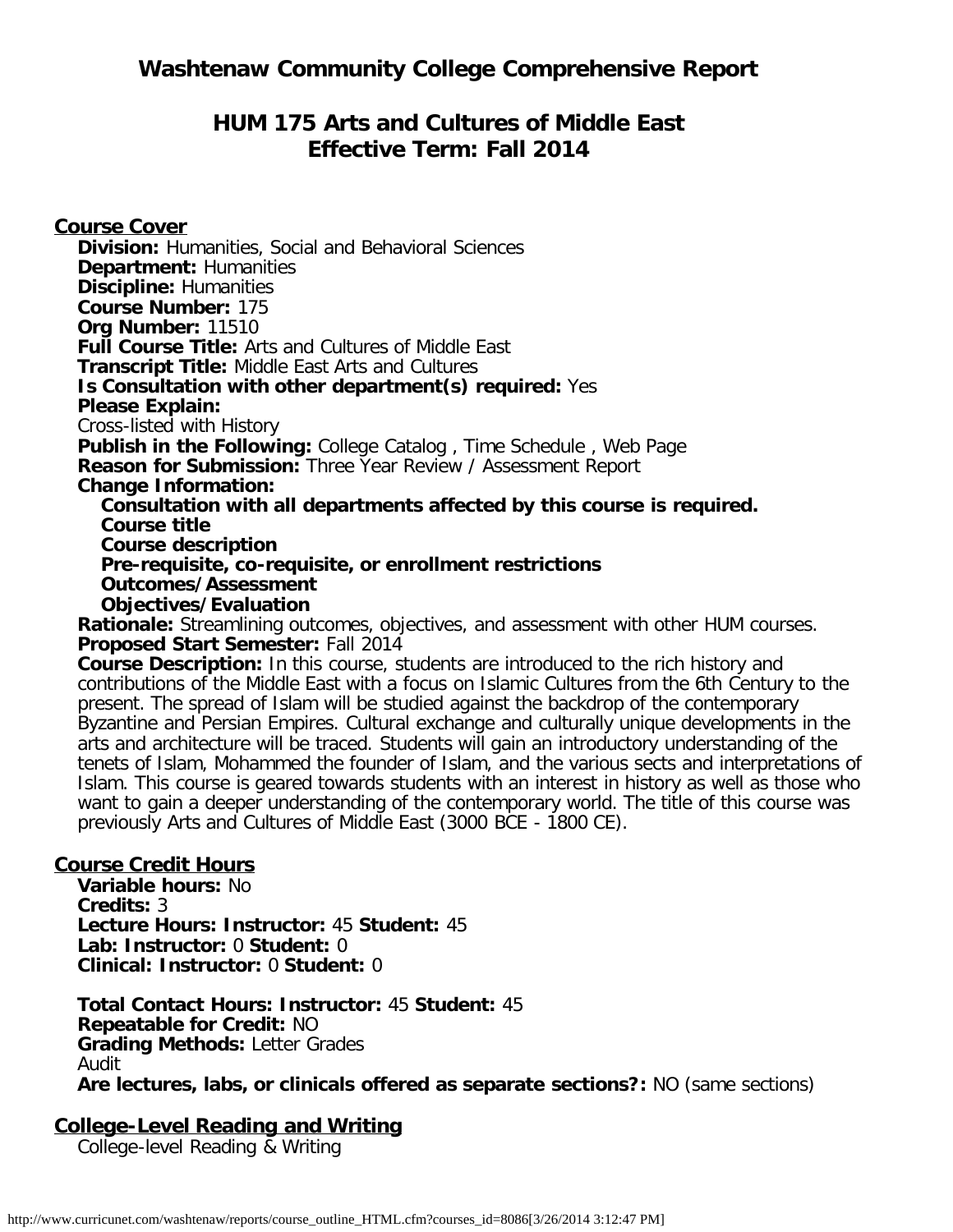#### **College-Level Math Requisites Level II Prerequisite**

Computer Literacy

#### **General Education**

**MACRAO** MACRAO Humanities **General Education** EMU GenEd Diverse World **General Education Area 6 - Arts and Humanities** Assoc in Applied Sci - Area 6 Assoc in Science - Area 6 Assoc in Arts - Area 6

#### **Request Course Transfer**

#### **Proposed For:**

Central Michigan University College for Creative Studies Eastern Michigan University Ferris State University Grand Valley State University Jackson Community College Kendall School of Design (Ferris) Lawrence Tech Michigan State University Oakland University University of Detroit - Mercy University of Michigan Wayne State University Western Michigan University Other : This course should transfer to any 2 or 4 year institution as general humanities electives, as diversity credit, or as introduction to Middle Eastern studies.

#### **Student Learning Outcomes**

1. Identify specific key works of Islamic art and architecture. Differentiate, in general, works from Persian, Byzantine, and Islamic cultures.

#### **Assessment 1**

**Assessment Tool:** Departmentally-developed quiz

**Assessment Date:** Winter 2015

**Assessment Cycle: Every Three Years** 

**Course section(s)/other population:** All sections (Currently, one section is offered.)

**Number students to be assessed:** All students (Circa 20)

**How the assessment will be scored:** TurningPoint (clicker) quizzes are scored automatically and impartially by the software according to departmentally-developed rubrics.

**Standard of success to be used for this assessment:** 70% of students will score at 70% or higher. Alternative: Pre- and Post-Test. 80% of students or more improve by 50% or higher.

**Who will score and analyze the data:** Scoring data is provided by a TP technician. Data is analyzed by full- and part-time humanities instructors.

2. Recognize important historical periods, main historical events, and broad developments in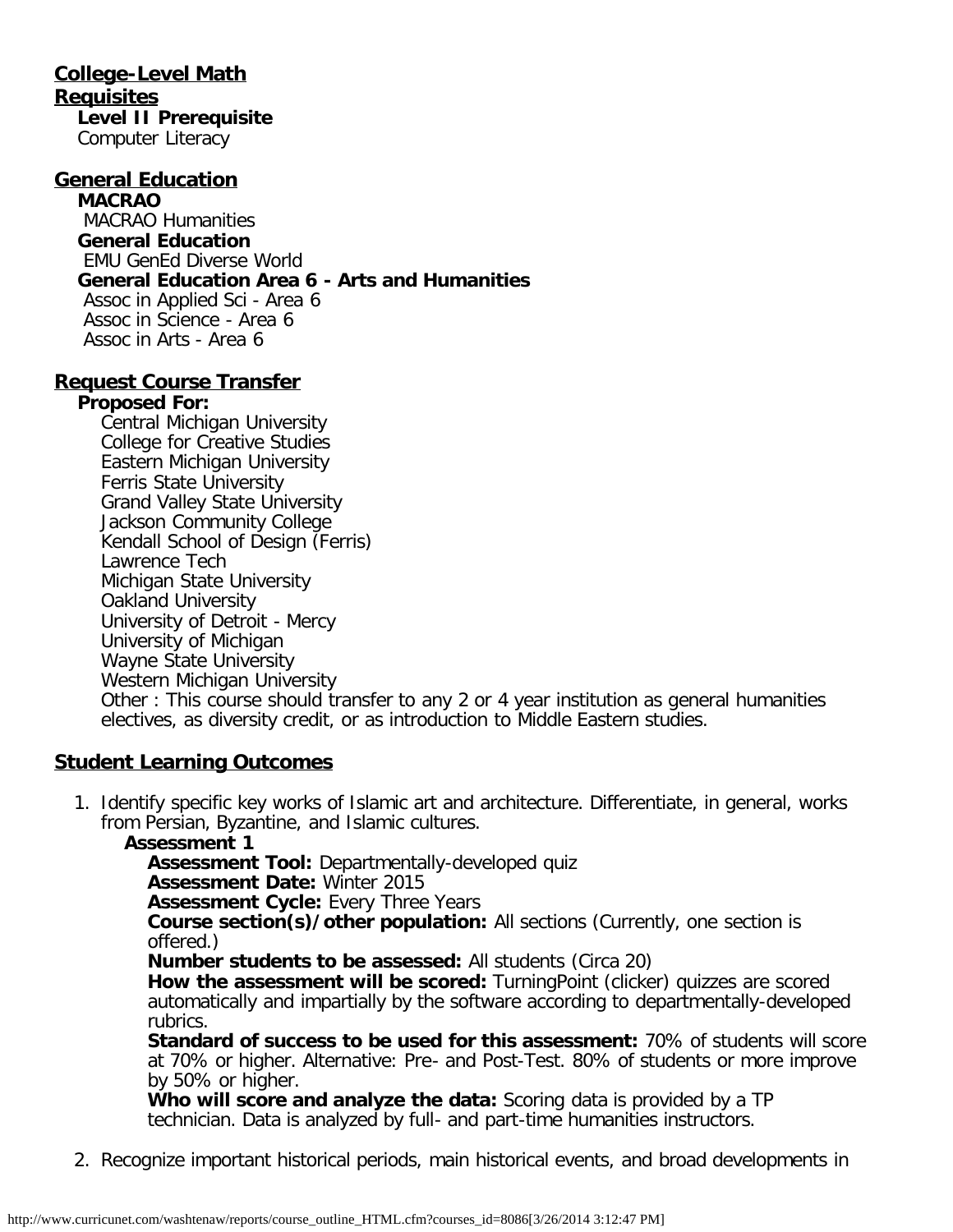the Middle Eastern religious, artistic and cultural experience.

#### **Assessment 1**

**Assessment Tool:** Departmentally-developed quiz

**Assessment Date:** Winter 2015

**Assessment Cycle:** Every Three Years

**Course section(s)/other population:** All sections (Currently, only one section is offered.)

**Number students to be assessed:** All students (Circa 20)

**How the assessment will be scored:** TurningPoint (clicker) quizzes are scored automatically and impartially by the software according to departmentally-developed rubrics.

**Standard of success to be used for this assessment:** 70% of students will score at 70% or higher. Alternative: Pre- and Post-Test. 80% of students or more improve by 50% or higher.

**Who will score and analyze the data:** Scoring data is provided by a TP technician. Data is analyzed by full- and part-time humanities instructors.

3. Match important historical people and/or religious figures involved in the shaping of the culture of the Middle East with their achievements.

### **Assessment 1**

**Assessment Tool:** Departmentally-developed quiz

**Assessment Date:** Winter 2015

**Assessment Cycle: Every Three Years** 

**Course section(s)/other population:** All sections (Currently, only one section is offered.)

**Number students to be assessed:** All students (Circa 20)

**How the assessment will be scored:** TurningPoint (clicker) quizzes are scored automatically and impartially by the software according to departmentally-developed rubrics.

**Standard of success to be used for this assessment:** 70% of students will score at 70% or higher. Alternative: Pre- and Post-Test. 80% of students or more improve by 50% or higher.

**Who will score and analyze the data:** Scoring data is provided by a TP technician. Data is analyzed by full- and part-time humanities instructors.

## **Course Objectives**

1. Use field specific terminology.

### **Matched Outcomes**

- 2. Identify and label important places on a map. **Matched Outcomes**
- 3. Develop a time line of major historical, cultural and religious events. **Matched Outcomes**
- 4. Define Middle Eastern/Islamic Culture (include the larger Muslim world encompassing North Africa, Spain and Central Asia).
	- **Matched Outcomes**
- 5. Distinguish between mythological/religious truths and historical/scientific investigation. **Matched Outcomes**
- 6. Define the historical context that gave birth to Middle Eastern culture. **Matched Outcomes**
- 7. Analyze social, historical, religious or political influences on Middle Eastern culture; in particular Zoroastrianism in Ancient Persia and Christianity in Byzantium. **Matched Outcomes**
- 8. Compare and contrast Islamic artistic, social, historical and/or religious ideas and concepts with Persia and Byzantium.

### **Matched Outcomes**

- 9. Evaluate the scope and impact of Middle Eastern (Islamic) achievements on world culture. **Matched Outcomes**
- 10. Name personalities of historical, scientific, or religious significance who shaped the culture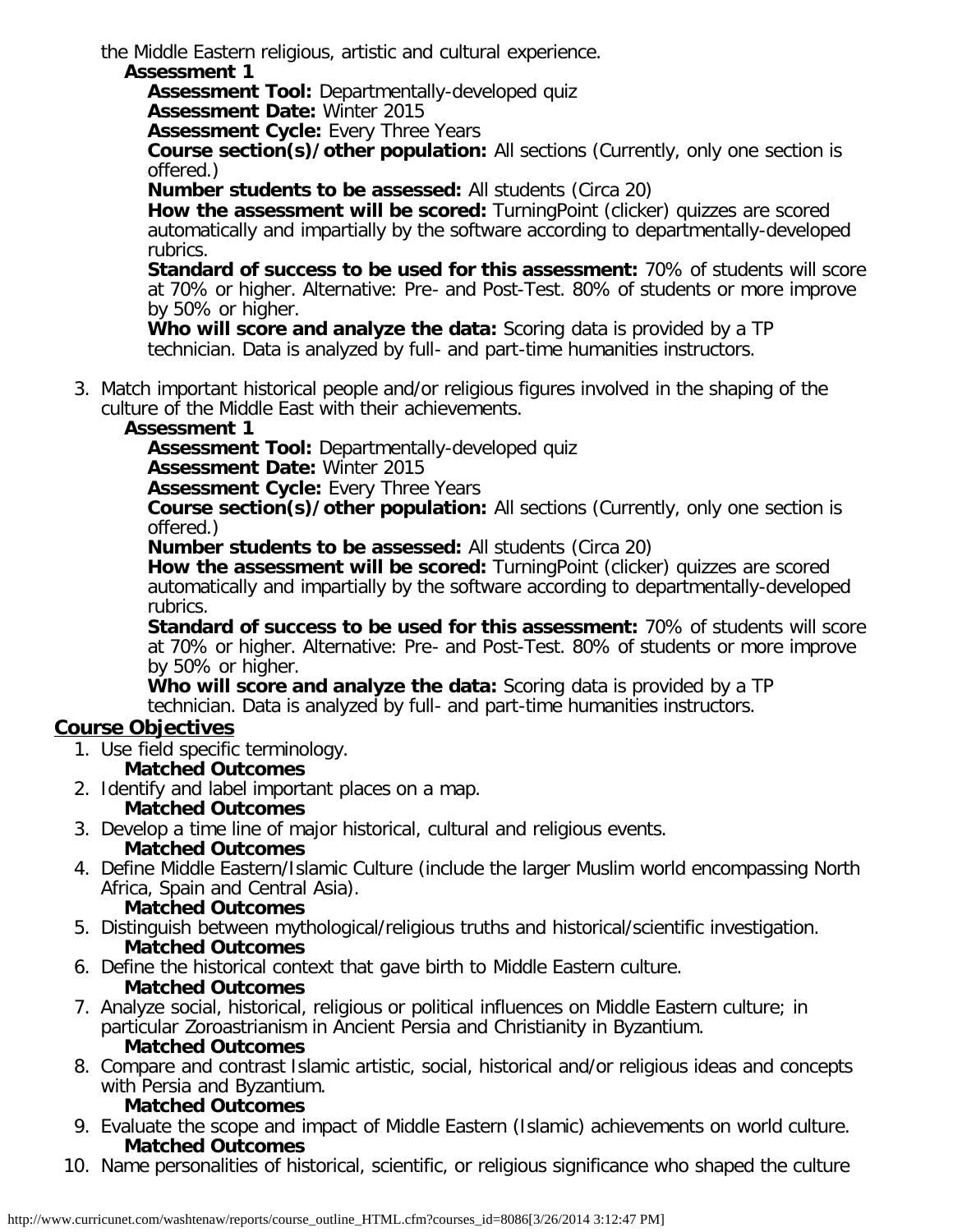of this region.

#### **Matched Outcomes**

- 11. Analyze the connection between historical developments and current political events. **Matched Outcomes**
- 12. Define stylistic characteristics found in the Middle Eastern arts.
	- **Matched Outcomes**
- 13. Interpret significant stylistic changes. **Matched Outcomes**
- 14. Apply general stylistic characteristics to unknown works of art. **Matched Outcomes**
- 15. Recognize various artistic media and genres typical for this region. **Matched Outcomes**
- 16. Match known and unknown works of art with the correct culture. **Matched Outcomes**
- 17. Distinguish Persian and Byzantine from Islamic art and architecture. **Matched Outcomes**
- 18. Analyze works of art and architecture in formal and contextual terms. **Matched Outcomes**
- 19. List relevant artistic, literary and musical movements.
	- **Matched Outcomes**
- 20. Characterize the developments of various historical and art-historical periods, and cultures in the Middle East.

## **Matched Outcomes**

## **New Resources for Course**

Two (or more) large WCC vans have to be available for field trips. Instructor will drive with a WCC approved driver/employee

A set of earphones for students and a microphone for the instructor are needed to conduct field trips.

A set of clickers (TurningPoint Technology) should be available upon request for participation and testing purposes.

## **Course Textbooks/Resources**

**Textbooks** 

A variety of Middle Eastern Studies Text Books. Various, Various ed. Various, 2010 Manuals

Periodicals

Software

## **Equipment/Facilities**

Level III classroom Testing Center Computer workstations/lab ITV TV/VCR Data projector/computer Other: TurningPoint Technology (Clickers).

| <b>Reviewer</b>                        | <b>Action</b>           | Date         |
|----------------------------------------|-------------------------|--------------|
| <b>Faculty Preparer:</b>               |                         |              |
| Elisabeth Thoburn                      | <b>Faculty Preparer</b> | Dec 19, 2013 |
| <b>Department Chair/Area Director:</b> |                         |              |
| <b>Allison Fournier</b>                | Recommend Approval      | Jan 17, 2014 |
| Dean:                                  |                         |              |
| Dena Blair                             | Recommend Approval      | Jan 17, 2014 |